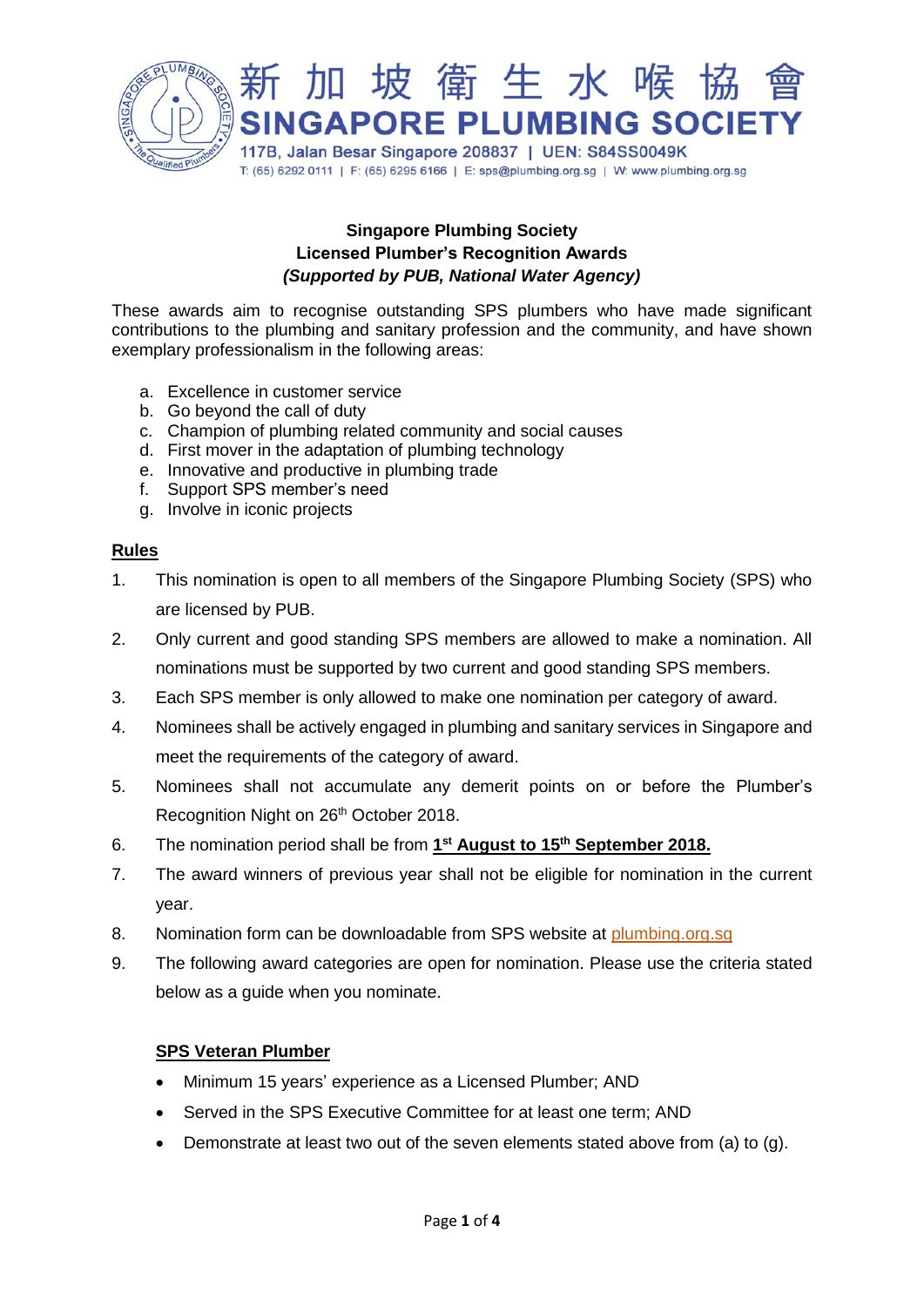

# **SPS Innovative Plumber**

- Demonstrate early adaptation of new plumbing technology; AND
- Implement creative and productive plumbing work processes; AND
- Demonstrate at least two out of the seven elements stated above from (a) to (g).

## **SPS Young Plumber**

- Minimum 2 years' experience as a Licensed Plumber; AND
- Demonstrate at least two out of the seven elements stated above from (a) to (g).

### **SPS Social Plumber**

- Go extra mile to serve the community and customer.
- Demonstrate at least two out of the seven elements stated above from (a) to (g).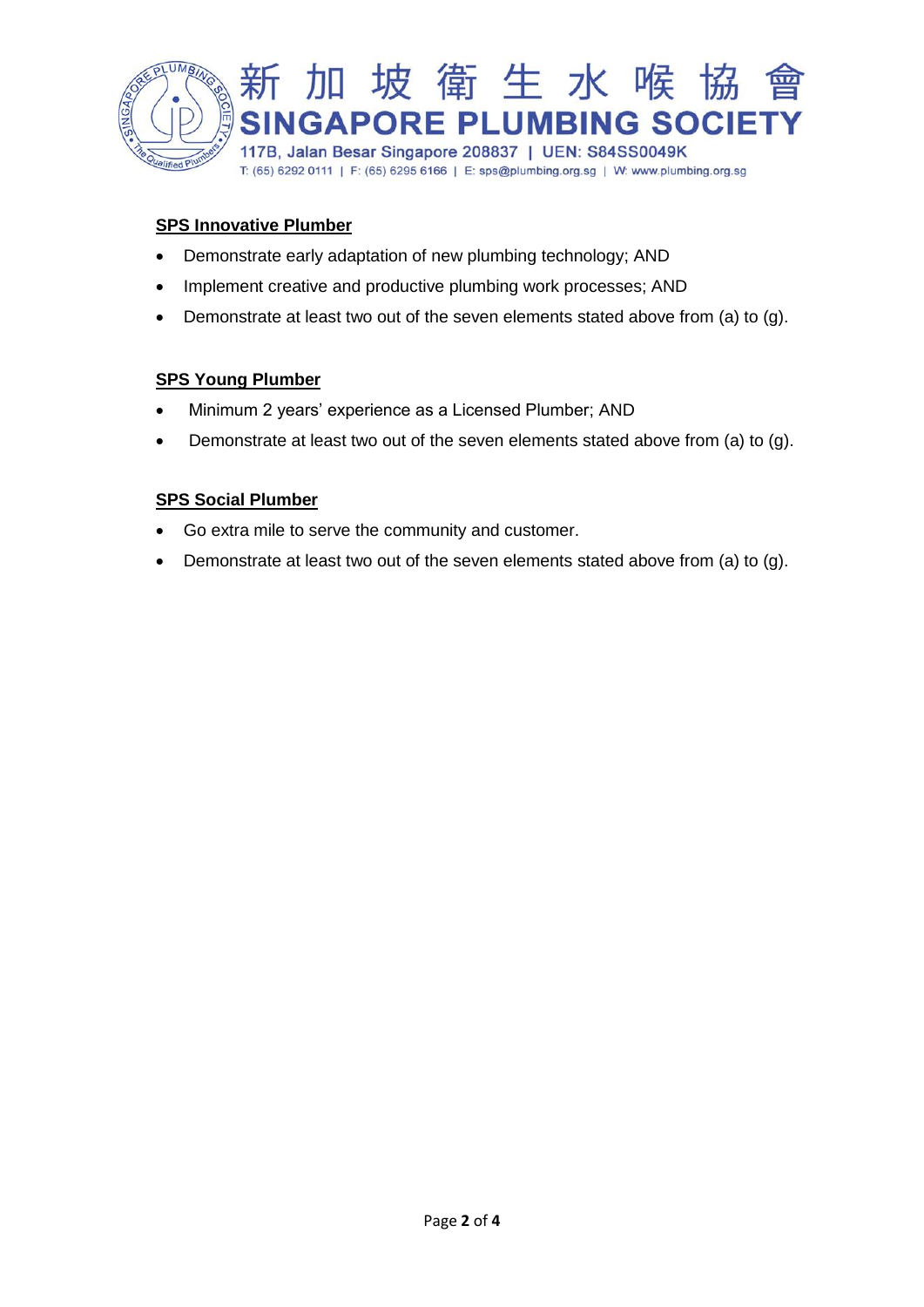

### **Nomination Form**

| <b>Nominee Information</b>    |                        |
|-------------------------------|------------------------|
| Name:                         | Award to be Nominated: |
| <b>SPS Membership Number:</b> |                        |
| Years of Plumbing Experience: |                        |
| Company Name & Address:       |                        |
| <b>Contact Number:</b>        |                        |
| Email Address:                |                        |

| <b>Nominator Information</b>   |  |
|--------------------------------|--|
| Name:                          |  |
| <b>SPS Membership Number:</b>  |  |
| Company Name & Address:        |  |
| <b>Contact Number:</b>         |  |
| Email Address:                 |  |
| Relationship with the Nominee: |  |